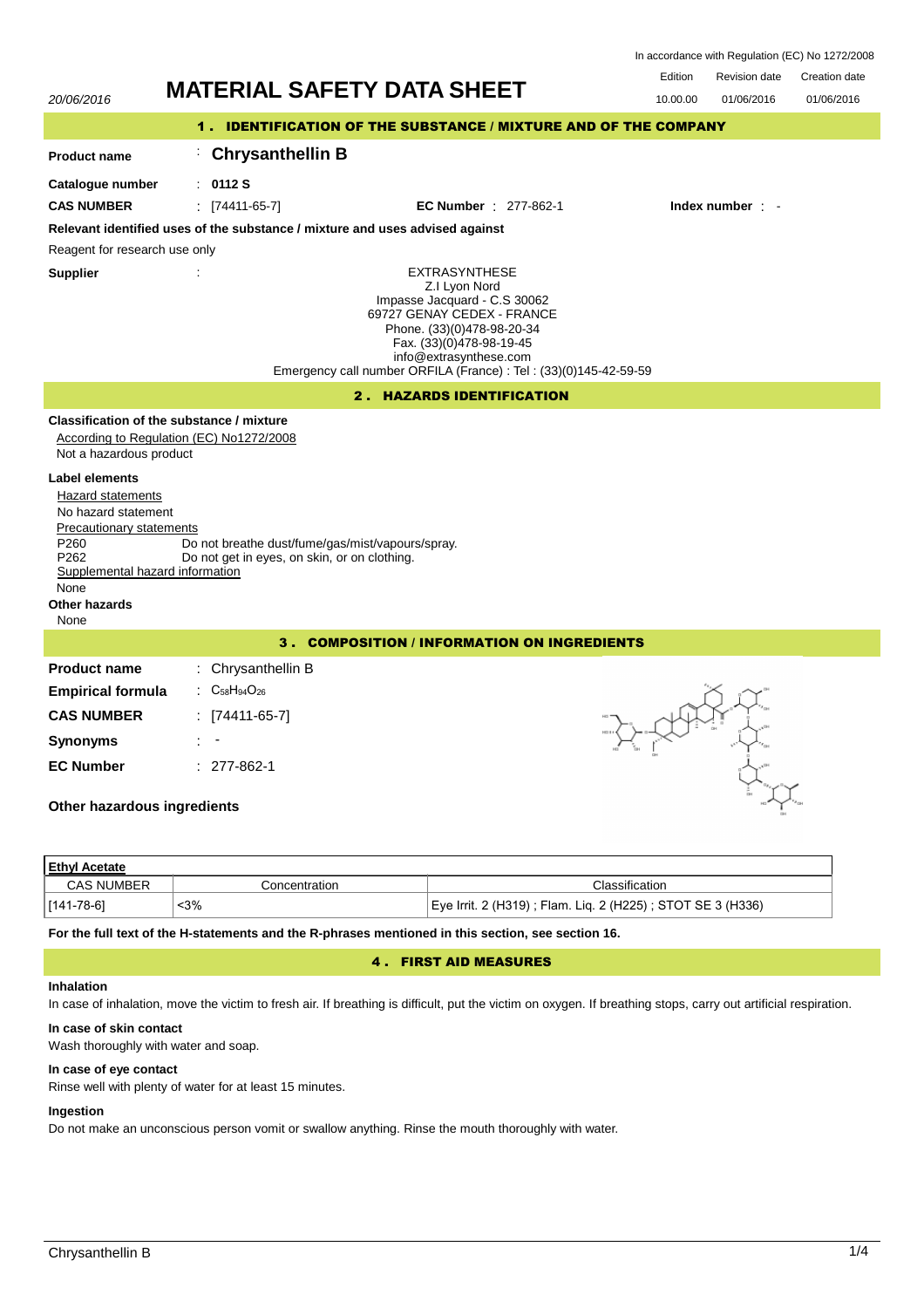### 5 . FIRE-FIGHTING MEASURES

# **Extinguishing media**

Carbon dioxide, dry powder.

# **Special hazards arising from the substance**

Harmful/toxic vapours, carbon oxides may be released during the fire.

### **Advise for fire-fighters**

Wear an autonomous breathing apparatus and suitable protection clothing against chemical agents.

### 6 . ACCIDENTAL RELEASE MEASURES

### **Personal precautions**

Use personal protective equipment. Evacuate the personnel from the contaminated zone. Ensure adequate ventilation.

# **Environnemental precautions**

Keeping away from drains, surface and ground waters.

## **Methods and materials for containment and cleaning up**

Clean up without creating dust and place in adapted and sealed containers for elimination. Wash the contaminated aera with water and soap. Confine washing water and dispose of it complying with the local regulations. After cleaning, quickly eliminate traces of water with a product absorbing liquids (for example : sand, sawdust, universal binder, Kieselguhr).

# 7 . HANDLING AND STORAGE

## **Precautions for safe handling**

Avoid formation of dust. Avoid contact with skin and eyes. During handling, wear suitable personal protective equipment (see section 8). Follow the normal measures for preventive fire protection.

**Specific handling** No data available.

## **Specific end use(s)**

No data available

### **Conditions for safe storage, including any incompatibilities**

Store in a cool well-ventilated place.

Keep container tightly closed in a dry place away from light.

Store at <+8°C

# 8 . EXPOSURE CONTROL/PERSONAL PROTECTION

### **Respiratory protection**

Wear imperatively an appropriated mask/respirator, tested and approved by standards such as NIOSH (US) or CEN (EU).

#### **Hand protection**

Handle with protective gloves. The selected gloves have to satisfy the specifications of EU Directive 89/686/EEC and the standard EN 374 derived from it.

### **Eye protection**

Wear safety glasses.

### **Skin protection**

Wear suitable protective clothing according to the quantity and the level of activity of the substance at the workplace.

## **PERTIES**

|                                                       | <b>9. PHYSICAL AND CHEMICAL PRO</b> |
|-------------------------------------------------------|-------------------------------------|
| Information on basic physical and chemical properties |                                     |
| Physical state                                        | : Powder                            |
| Color                                                 | : White to whitish                  |
| Solubility in                                         | : Ethyl alcohol (Soluble)           |
| Initial boiling point                                 | : No data available.                |
| Flash point                                           | : No data available.                |
| рH                                                    | : No data available.                |
| Partition coefficient: n-octanol/water                | : No data available.                |
| Auto-ignition temperature                             | : No data available.                |
| Decomposition temperature                             | : No data available.                |
| Viscosity                                             | : No data available.                |
| Melting point                                         | $: 205-215$ °C                      |
| Other information                                     |                                     |

# No data available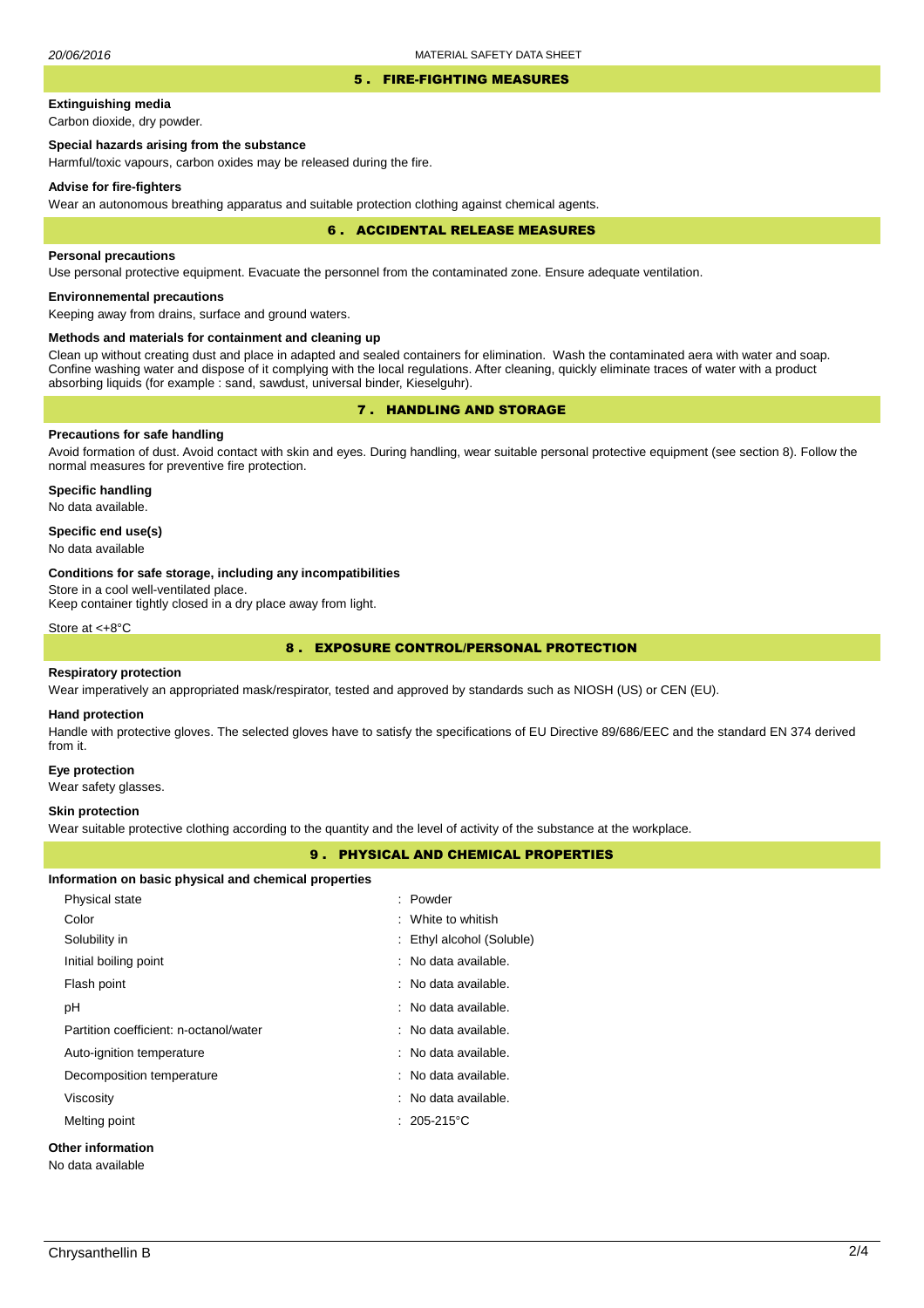### 10 . STABILITY AND REACTIVITY

#### **Reactivity**

No data available.

## **Chemical stability**

Stable under recommanded storage conditions.

#### **Possibility of hazardous reactions**

No hazardous reactions during storage and handling complying with the instructions.

**Conditions to avoid**

No data available.

**Incompatible materials**

No data available.

### **Hazardous decomposition products**

No hazardous decomposition products if the instructions for handling and storage are respected. During high overheating of the substance or during a fire, hazardous decomposition products may be produced.

## 11 . TOXICOLOGICAL INFORMATION

## **Acute oral toxicity**

No data available.

# **Acute dermal toxicity**

No data available.

## **Acute inhalation toxicity**

No data available.

## **Skin Corrosion**

No data available.

#### **Skin Irritation**

No data available.

# **Serious Eye Damage**

No data available.

# **Eye Irritation**

No data available.

## **Respiratory Sensitisation**

No data available.

### **Skin Sensitisation**

No data available.

## **Germ Cell Mutagenicity**

No data available.

## **Carcinogenictiy**

No data available.

# **Reproductive Toxicity**

No data available.

# **Specific Target Organ Toxicity - Single Exposure**

No data available.

## **Specific Target Organ Toxicity - Repeated Exposure**

No data available.

### **Aspiration Hazard**

No data available.